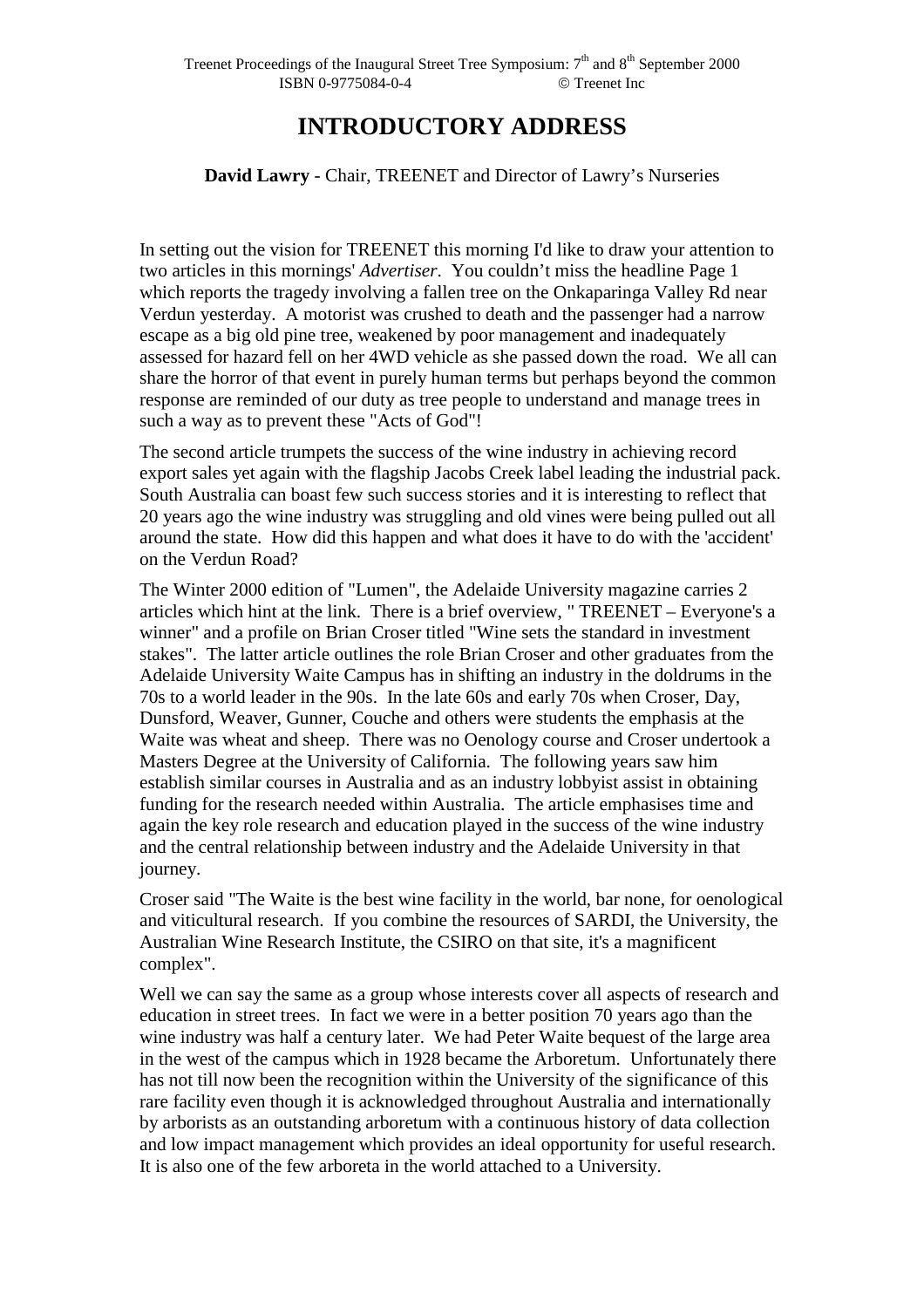The TREENET vision is based on this unique association, and following the example of the wine industry by emphasising research and education is set to have a significant impact on the way we deal with street trees in the future.

The inaugural meeting of the Urban Tree Cooperative Research Group was held in February 1997 and brought together representatives of State Government as well as the Nursery Industry and education sectors. There were 4 of us present.

The aims were "To improve the streetscapes of South Australia through a coordinated assessment of existing and potential client needs, species, production methods, establishment practices and information sharing."

The Arboretum had a great variety of trees with potential for street planting. TransportSA was happy to encourage research through financial support, and Urrbrae Agricultural High School was keen to involve Year 11 & 12 students in projects of this sort. We identified 3 main areas of activity:

- **1)** Street Tree Trials focussing on selecting trees which minimised problems of roots, leaf drop, line clearance, canopy management and to widen the palette of suitable species available. We intended to set these trials up on campus and figured we needed \$2000 to trial 10 species – We thought we'd find the money from the Catchment Boards, Telstra, Optus and ETSA.
- **2)** Production of *Pyrus* 'Lynington' this was a spectacular selection of *Pyrus calleryana* made by former Arboretum Curator Dr David Symon. The aim was to make the cultivar available to the trade and generate kudos and hopefully income for the Arboretum
- **3)** Soil and Water management the aim was to test new technology in irrigation and to research soil and water properties in relation to dryland and wetland plants.

Future potential projects included:

- Revising ways to harvest storm water in gutters for the benefit of street trees
- Modeling different footpaths and assessing the effect on tree establishment
- Incorporation of green waste into tree planting
- Running a 2 day conference in 1999/2000
- Conveying information on all the projects via the internet.

Although our ideas were fairly ambitious and perhaps a little naïve, enthusiasm was high. We met again a little over a week later, the number of participants had grown to 7 and we adopted the name TREENET – Tree and Roadway Experimental and Educational Network. Since then, we have had over 100 meetings (quite often just 15 minutes long between two participants) and achieved our initial aims of setting up street tree trials, producing *Pyrus* 'Lynington', running a 2 day conference and commencing a website. More importantly we have created an organisation with a management structure which ensures most efficient use of existing resources and has access to a broad base of expertise in all aspects of research and education relating to street trees.

We are extremely fortunate that through the Waite Arboretum TREENET comes under the umbrella of Adelaide University and is endorsed by it. We have avoided a